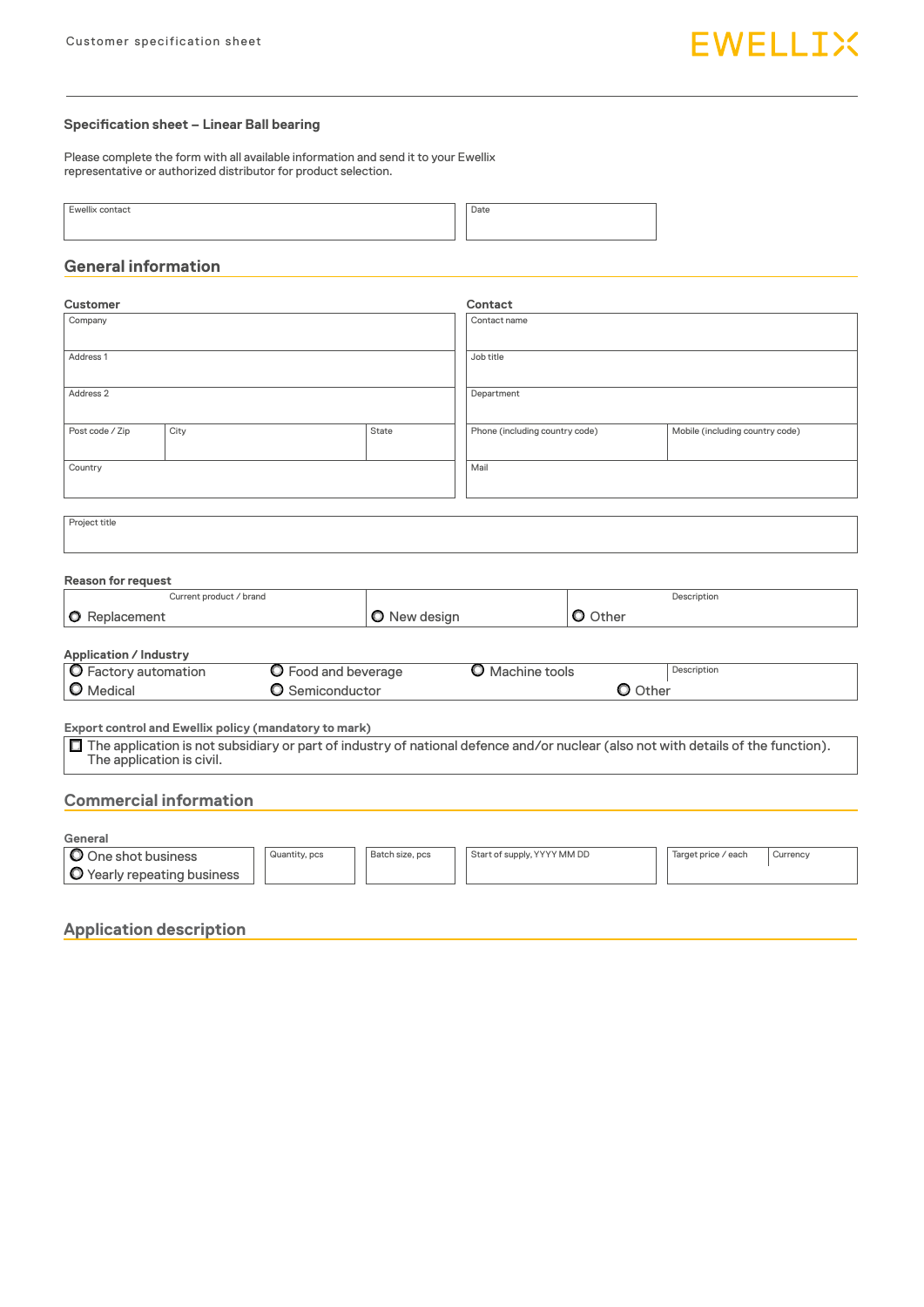

#### **Specification sheet – Linear Ball bearing**

|                      |                                  |    |  | Shaft length                                                                                              |    |     |  |             |                     |    |                         | Center distance between |                                                                    |        |                                   | or Short part dimensions |                                                                         |           |  | <b>Guiding system</b>              |    |  |    |  |  |  |  |  |
|----------------------|----------------------------------|----|--|-----------------------------------------------------------------------------------------------------------|----|-----|--|-------------|---------------------|----|-------------------------|-------------------------|--------------------------------------------------------------------|--------|-----------------------------------|--------------------------|-------------------------------------------------------------------------|-----------|--|------------------------------------|----|--|----|--|--|--|--|--|
|                      |                                  |    |  |                                                                                                           |    |     |  | bearings, c |                     |    |                         | shafts, d               |                                                                    | Length |                                   | Width                    |                                                                         |           |  | Maximum height                     |    |  |    |  |  |  |  |  |
|                      |                                  | mm |  |                                                                                                           | mm |     |  |             |                     | mm |                         |                         | mm                                                                 |        | mm                                |                          |                                                                         | mm        |  |                                    | mm |  |    |  |  |  |  |  |
|                      |                                  |    |  |                                                                                                           |    |     |  |             |                     |    |                         |                         |                                                                    |        |                                   |                          |                                                                         |           |  | $\Box$ No constraints              |    |  |    |  |  |  |  |  |
|                      |                                  |    |  | Required service life distance or time (fill in all fields)                                               |    |     |  |             |                     |    |                         |                         |                                                                    |        |                                   |                          | Required static safety (in accordance to your business and application) |           |  |                                    |    |  |    |  |  |  |  |  |
| Distance             |                                  |    |  | <b>Total time</b>                                                                                         |    |     |  |             | Period of one cycle |    |                         |                         | Stroke of one cycle                                                |        |                                   |                          |                                                                         |           |  |                                    |    |  |    |  |  |  |  |  |
|                      |                                  | km |  |                                                                                                           |    | h   |  |             |                     |    | s                       |                         | mm                                                                 |        |                                   |                          |                                                                         |           |  |                                    |    |  |    |  |  |  |  |  |
|                      |                                  |    |  |                                                                                                           |    |     |  |             |                     |    |                         |                         |                                                                    |        |                                   |                          |                                                                         |           |  |                                    |    |  |    |  |  |  |  |  |
|                      | Maximum speed 1)                 |    |  |                                                                                                           |    |     |  |             |                     |    | Maximum acceleration 1) |                         |                                                                    |        | <b>Rigidity of guiding system</b> |                          |                                                                         |           |  | Running accuracy of guiding system |    |  |    |  |  |  |  |  |
|                      |                                  |    |  |                                                                                                           |    |     |  |             |                     |    |                         |                         |                                                                    |        |                                   |                          |                                                                         |           |  | Parallelism in height              |    |  |    |  |  |  |  |  |
|                      |                                  |    |  |                                                                                                           |    | m/s |  |             |                     |    |                         |                         | m/s <sup>2</sup>                                                   |        |                                   |                          |                                                                         | $N/\mu m$ |  | Parallelism in sideward direction  |    |  | μm |  |  |  |  |  |
|                      |                                  |    |  | 1) Here the maximum values. Enter load phase specific values in table<br>"External loads and load phases" |    |     |  |             |                     |    |                         |                         |                                                                    |        |                                   |                          | $\Box$ No specific requirements                                         |           |  |                                    |    |  | μm |  |  |  |  |  |
|                      | <b>Environment</b>               |    |  |                                                                                                           |    |     |  |             |                     |    |                         |                         |                                                                    |        |                                   |                          |                                                                         |           |  |                                    |    |  |    |  |  |  |  |  |
|                      | Presence of dust, dirt or fluids |    |  |                                                                                                           |    |     |  |             |                     |    |                         |                         | Requirements on friction                                           |        |                                   |                          | Preferred sealing variant                                               |           |  |                                    |    |  |    |  |  |  |  |  |
|                      |                                  |    |  | O Clean environment, e.g. laboratory                                                                      |    |     |  |             |                     |    |                         |                         | <b>Q</b> Lowest possible friction                                  |        |                                   |                          | <b>O</b> With shields                                                   |           |  |                                    |    |  |    |  |  |  |  |  |
|                      |                                  |    |  | O Standard industrial environment                                                                         |    |     |  |             |                     |    |                         |                         | <b>O</b> Standard friction                                         |        |                                   |                          | O With 1 double lip seal (-LS)                                          |           |  |                                    |    |  |    |  |  |  |  |  |
|                      |                                  |    |  | O Dirty environment, e.g. milling machine                                                                 |    |     |  |             |                     |    |                         |                         | O No requirement                                                   |        |                                   |                          | O With 2 double lip seals (-2LS)<br>Additional sealing                  |           |  |                                    |    |  |    |  |  |  |  |  |
|                      |                                  |    |  | $\Box$ Humid or corrosive environment                                                                     |    |     |  |             |                     |    |                         |                         | Preferred material                                                 |        |                                   |                          |                                                                         |           |  |                                    |    |  |    |  |  |  |  |  |
|                      | If yes, please describe:         |    |  |                                                                                                           |    |     |  |             |                     |    |                         |                         | O No preference (standard)                                         |        |                                   |                          |                                                                         |           |  |                                    |    |  |    |  |  |  |  |  |
|                      |                                  |    |  |                                                                                                           |    |     |  |             |                     |    |                         |                         | O Stainless steel balls and raceways ( /HV6)                       |        |                                   |                          |                                                                         |           |  |                                    |    |  |    |  |  |  |  |  |
|                      |                                  |    |  |                                                                                                           |    |     |  |             |                     |    |                         |                         | O Stainless steel shaft                                            |        |                                   |                          |                                                                         |           |  |                                    |    |  |    |  |  |  |  |  |
|                      |                                  |    |  |                                                                                                           |    |     |  |             |                     |    |                         |                         | <b>O</b> Chrome plated shaft                                       |        |                                   |                          |                                                                         |           |  |                                    |    |  |    |  |  |  |  |  |
|                      | Temperature [°C]                 |    |  |                                                                                                           |    |     |  |             |                     |    |                         |                         |                                                                    |        |                                   |                          |                                                                         |           |  |                                    |    |  |    |  |  |  |  |  |
| Minimum              |                                  |    |  | Operating                                                                                                 |    |     |  | Maximum     |                     |    |                         |                         |                                                                    |        |                                   |                          | $\Box$ Shock loads or vibrations                                        |           |  |                                    |    |  |    |  |  |  |  |  |
|                      |                                  |    |  |                                                                                                           |    |     |  |             |                     |    |                         |                         |                                                                    |        |                                   |                          |                                                                         |           |  | If yes, please describe:           |    |  |    |  |  |  |  |  |
|                      |                                  |    |  |                                                                                                           |    |     |  |             |                     |    |                         |                         |                                                                    |        |                                   |                          |                                                                         |           |  |                                    |    |  |    |  |  |  |  |  |
|                      |                                  |    |  |                                                                                                           |    |     |  |             |                     |    |                         |                         |                                                                    |        |                                   |                          |                                                                         |           |  |                                    |    |  |    |  |  |  |  |  |
|                      |                                  |    |  |                                                                                                           |    |     |  |             |                     |    |                         |                         |                                                                    |        |                                   |                          |                                                                         |           |  |                                    |    |  |    |  |  |  |  |  |
|                      |                                  |    |  |                                                                                                           |    |     |  |             |                     |    |                         |                         | O Standard pre-lubrication by Ewellix, as stated in the catalogue. |        |                                   |                          |                                                                         |           |  |                                    |    |  |    |  |  |  |  |  |
|                      |                                  |    |  | Please specify                                                                                            |    |     |  |             |                     |    |                         |                         |                                                                    |        |                                   |                          |                                                                         |           |  |                                    |    |  |    |  |  |  |  |  |
|                      |                                  |    |  |                                                                                                           |    |     |  |             |                     |    |                         |                         |                                                                    |        |                                   |                          |                                                                         |           |  |                                    |    |  |    |  |  |  |  |  |
|                      |                                  |    |  | Sketch of the application (or attach a drawing)                                                           |    |     |  |             |                     |    |                         |                         |                                                                    |        |                                   |                          |                                                                         |           |  |                                    |    |  |    |  |  |  |  |  |
|                      |                                  |    |  |                                                                                                           |    |     |  |             |                     |    |                         |                         |                                                                    |        |                                   |                          |                                                                         |           |  |                                    |    |  |    |  |  |  |  |  |
|                      |                                  |    |  |                                                                                                           |    |     |  |             |                     |    |                         |                         |                                                                    |        |                                   |                          |                                                                         |           |  |                                    |    |  |    |  |  |  |  |  |
|                      |                                  |    |  |                                                                                                           |    |     |  |             |                     |    |                         |                         |                                                                    |        |                                   |                          |                                                                         |           |  |                                    |    |  |    |  |  |  |  |  |
|                      |                                  |    |  |                                                                                                           |    |     |  |             |                     |    |                         |                         |                                                                    |        |                                   |                          |                                                                         |           |  |                                    |    |  |    |  |  |  |  |  |
|                      |                                  |    |  |                                                                                                           |    |     |  |             |                     |    |                         |                         |                                                                    |        |                                   |                          |                                                                         |           |  |                                    |    |  |    |  |  |  |  |  |
|                      |                                  |    |  |                                                                                                           |    |     |  |             |                     |    |                         |                         |                                                                    |        |                                   |                          |                                                                         |           |  |                                    |    |  |    |  |  |  |  |  |
|                      |                                  |    |  |                                                                                                           |    |     |  |             |                     |    |                         |                         |                                                                    |        |                                   |                          |                                                                         |           |  |                                    |    |  |    |  |  |  |  |  |
|                      |                                  |    |  |                                                                                                           |    |     |  |             |                     |    |                         |                         |                                                                    |        |                                   |                          |                                                                         |           |  |                                    |    |  |    |  |  |  |  |  |
|                      |                                  |    |  |                                                                                                           |    |     |  |             |                     |    |                         |                         |                                                                    |        |                                   |                          |                                                                         |           |  |                                    |    |  |    |  |  |  |  |  |
|                      |                                  |    |  |                                                                                                           |    |     |  |             |                     |    |                         |                         |                                                                    |        |                                   |                          |                                                                         |           |  |                                    |    |  |    |  |  |  |  |  |
|                      |                                  |    |  |                                                                                                           |    |     |  |             |                     |    |                         |                         |                                                                    |        |                                   |                          |                                                                         |           |  |                                    |    |  |    |  |  |  |  |  |
|                      |                                  |    |  |                                                                                                           |    |     |  |             |                     |    |                         |                         |                                                                    |        |                                   |                          |                                                                         |           |  |                                    |    |  |    |  |  |  |  |  |
|                      |                                  |    |  |                                                                                                           |    |     |  |             |                     |    |                         |                         |                                                                    |        |                                   |                          |                                                                         |           |  |                                    |    |  |    |  |  |  |  |  |
|                      |                                  |    |  |                                                                                                           |    |     |  |             |                     |    |                         |                         |                                                                    |        |                                   |                          |                                                                         |           |  |                                    |    |  |    |  |  |  |  |  |
|                      |                                  |    |  |                                                                                                           |    |     |  |             |                     |    |                         |                         |                                                                    |        |                                   |                          |                                                                         |           |  |                                    |    |  |    |  |  |  |  |  |
|                      |                                  |    |  |                                                                                                           |    |     |  |             |                     |    |                         |                         |                                                                    |        |                                   |                          |                                                                         |           |  |                                    |    |  |    |  |  |  |  |  |
|                      |                                  |    |  |                                                                                                           |    |     |  |             |                     |    |                         |                         |                                                                    |        |                                   |                          |                                                                         |           |  |                                    |    |  |    |  |  |  |  |  |
| Lubricant<br>O Other |                                  |    |  |                                                                                                           |    |     |  |             |                     |    |                         |                         |                                                                    |        |                                   |                          |                                                                         |           |  |                                    |    |  |    |  |  |  |  |  |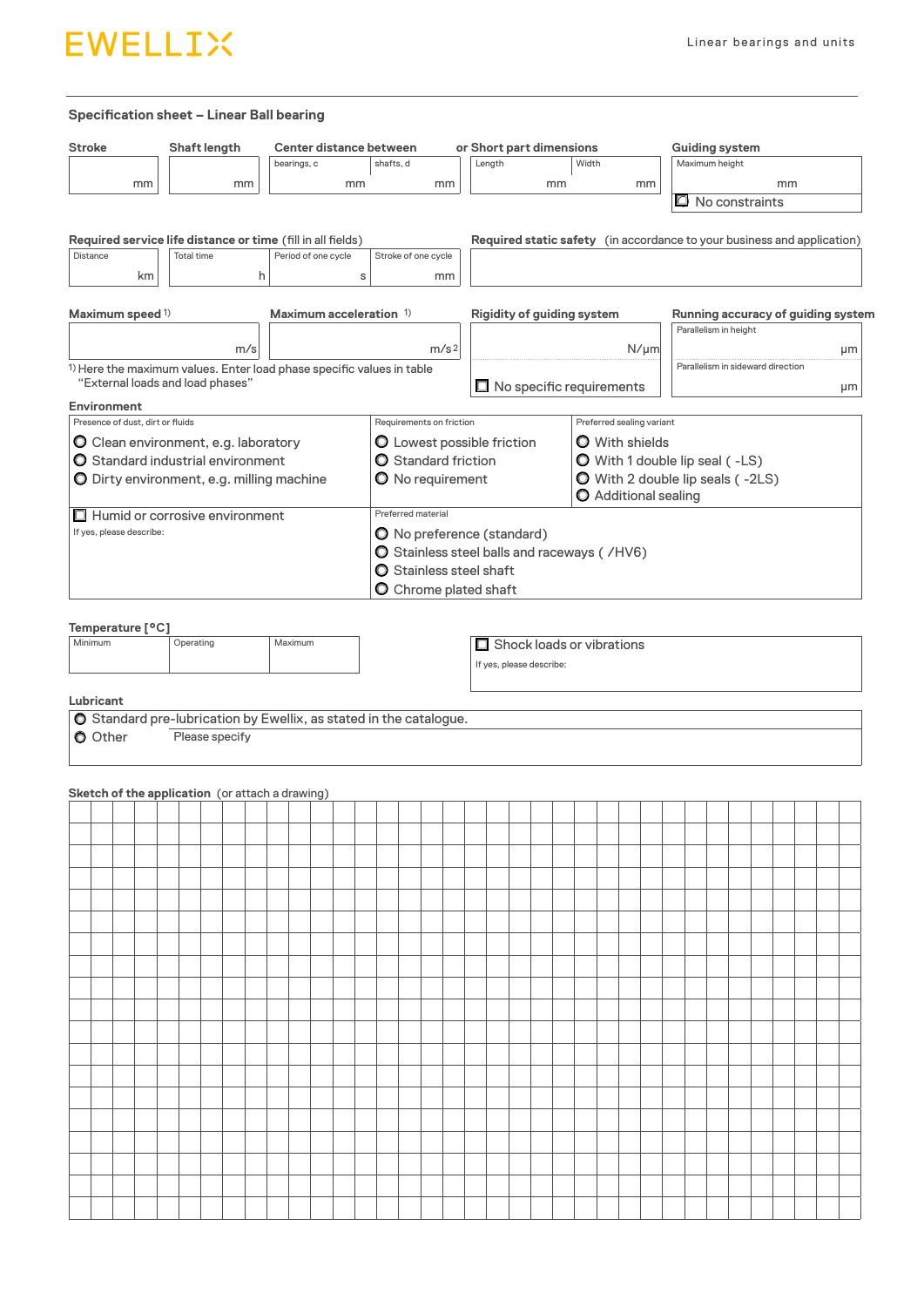# **EWELLIX**

**Specification sheet – Linear Ball bearing**

| <b>Product details</b>                 |             |                                                                                         |                      |                                      |                   |             |
|----------------------------------------|-------------|-----------------------------------------------------------------------------------------|----------------------|--------------------------------------|-------------------|-------------|
| Product designation (if already known) |             |                                                                                         |                      |                                      |                   |             |
|                                        |             |                                                                                         |                      |                                      |                   |             |
| Range                                  |             | <b>Bearing type</b>                                                                     |                      | <b>Bearing design</b>                |                   |             |
| <b>O</b> Compact range                 |             | O Linear ball bearing                                                                   |                      | <b>O</b> Closed design               |                   |             |
| Standard range                         |             | <b>O</b> Linear plain bearing                                                           |                      | O Open design (for supported shafts) |                   |             |
|                                        |             | Needed accessories (for details see Ewellix publication Linear ball bearings and units) |                      |                                      |                   |             |
| $\Box$ Shaft                           | Designation |                                                                                         | Length               | Shafting standard                    | $\square$ Housing | Designation |
|                                        | LJ          |                                                                                         | mm                   | ESSC                                 |                   |             |
| $\Box$ Single                          | Designation |                                                                                         | Tandem<br>□          | Designation                          |                   |             |
| shaft block                            | $LS$        |                                                                                         | shaft block          | LE                                   |                   |             |
|                                        |             | Linear ball bearings mounted as a complete system                                       |                      |                                      |                   |             |
| <b>O</b> System                        | Designation |                                                                                         | ◯ System with drive, |                                      |                   |             |

LZ … e.g. ball screw